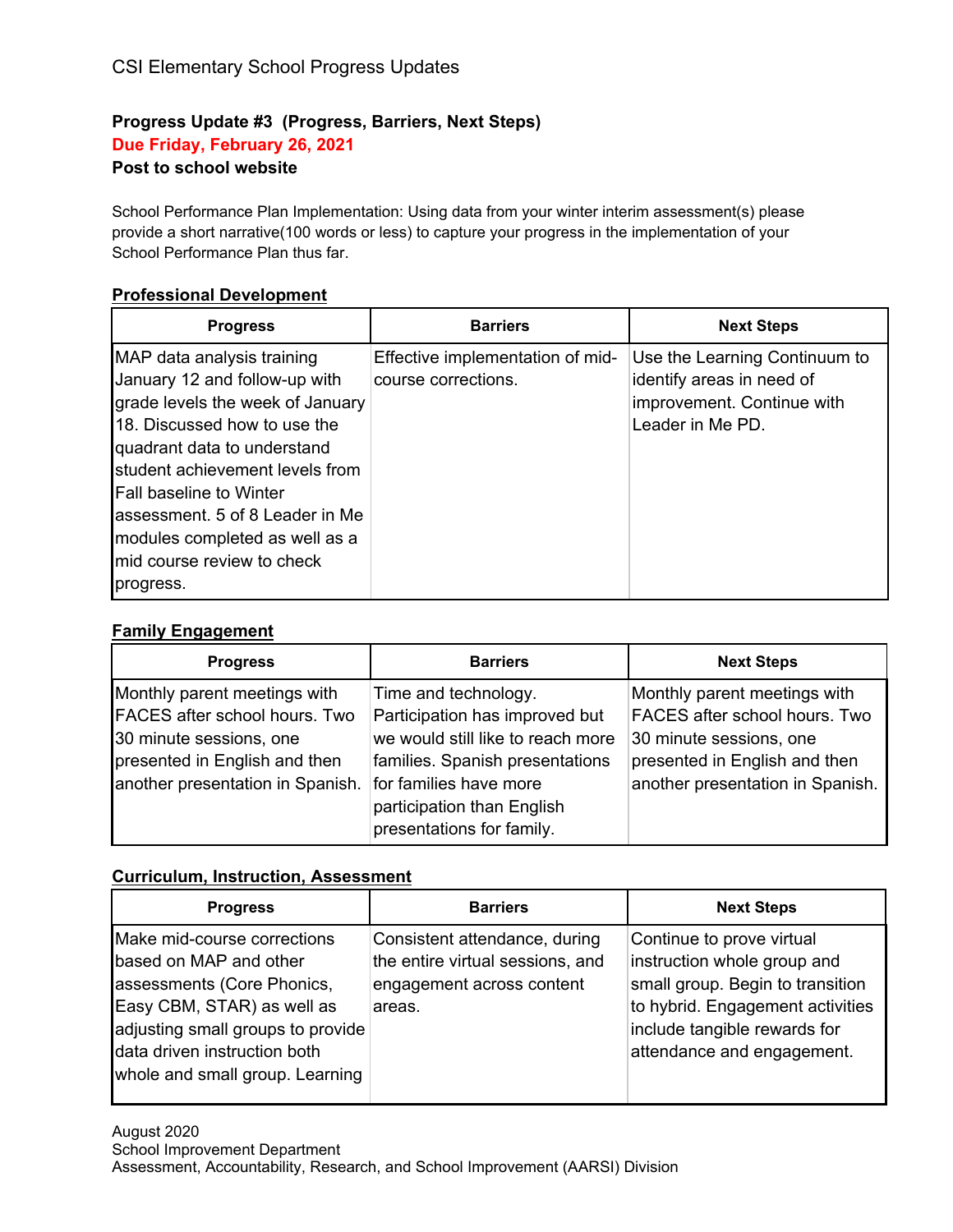| Strategist assist with providing |  |
|----------------------------------|--|
| small group during virtual       |  |
| Iclasses.                        |  |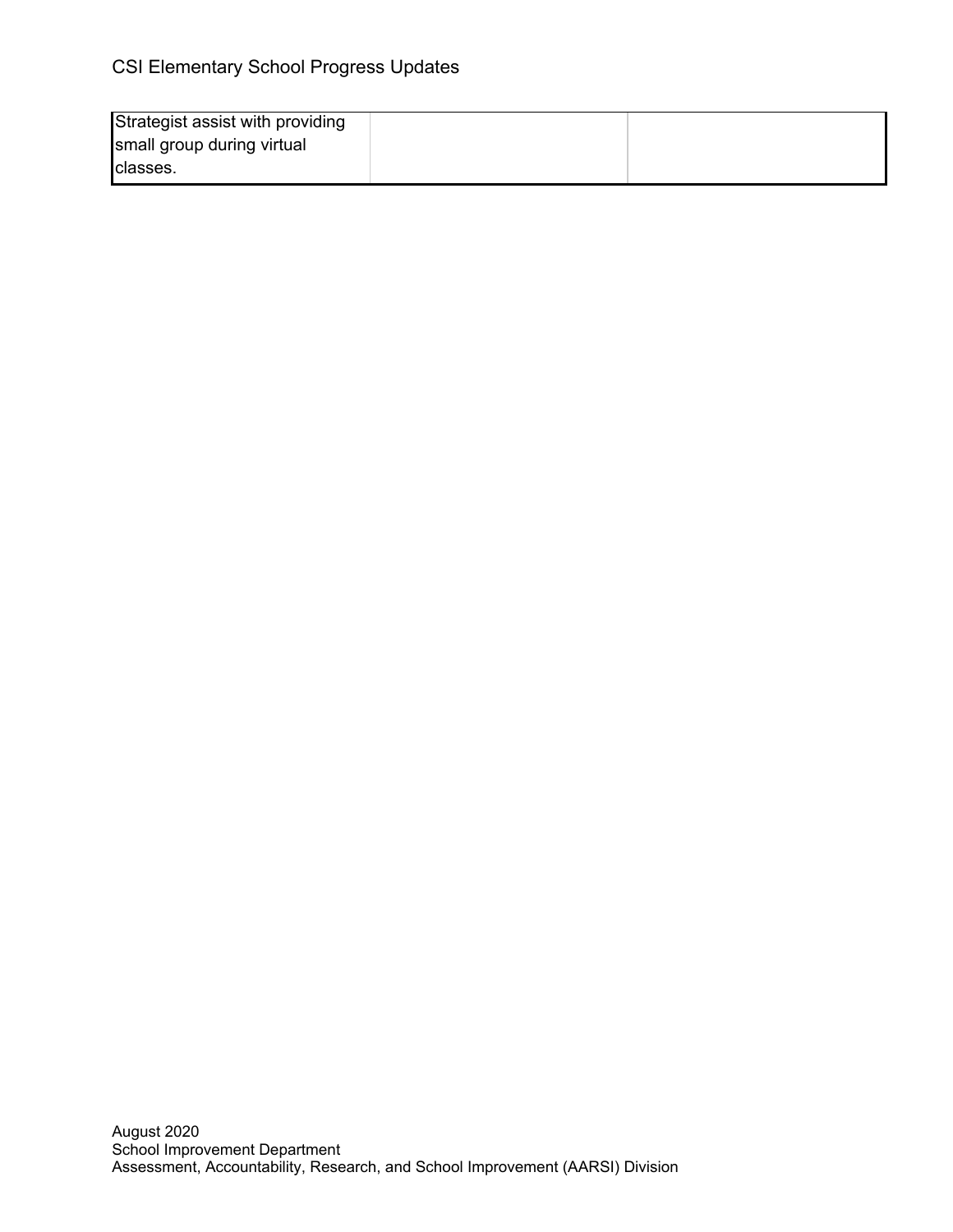## **Progress Update #3 (Assessment Data) Elementary School Data: Winter MAP Assessment**

|         |    | -   |     |     |     |     |                |
|---------|----|-----|-----|-----|-----|-----|----------------|
|         | "  | 1st | 2nd | 3rd | 4th | 5th | <b>Overall</b> |
| Number  | 22 | 31  | 41  | 37  | 42  | 35  | 208            |
| Percent | 47 | 72  | 79  | 73  | 86  | 74  | 72             |

*Report number/percent of students scoring at or below the 40th percentile on the ELA Assessment*

*Report number/percent of students scoring at or below the 40th percentile on the Math Assessment*

|         | $\cdot$ | 1st       | 2nd | 3rd | 4th | 5th | <b>Overall</b> |
|---------|---------|-----------|-----|-----|-----|-----|----------------|
| Number  | 16      | 31<br>ا ب | 44  | 43  | 41  | 41  | 216            |
| Percent | 34      | 72        | 85  | 84  | 82  | 87  | 74             |

*Report number/percent of students meeting growth targets on the ELA Assessment*

|         | .,<br>" | 1st | 2nd | 3rd | 4th | 5th | <b>Overall</b>     |
|---------|---------|-----|-----|-----|-----|-----|--------------------|
| Number  | 13      |     | 13  | 14  | 12  | 19  | 77                 |
| Percent | 29      | 14  | 25  | 29  | 25  | 41  | $\sim$<br>$\angle$ |

*Report percent of students meeting growth targets on the Math Assessment*

|         | . . | 1st | 2nd | 3rd | 4th | 5th | <b>Overall</b> |
|---------|-----|-----|-----|-----|-----|-----|----------------|
| Number  | 10  |     | 15  | 18  | 15  | 24  | 88             |
| Percent | 22  | 16  | 29  | 37  | 29  | 52  | 31             |

# **Progress Update #3 (Targets and Spring Benchmarks)**

1. Did you meet the targets established after the Fall interim assessment?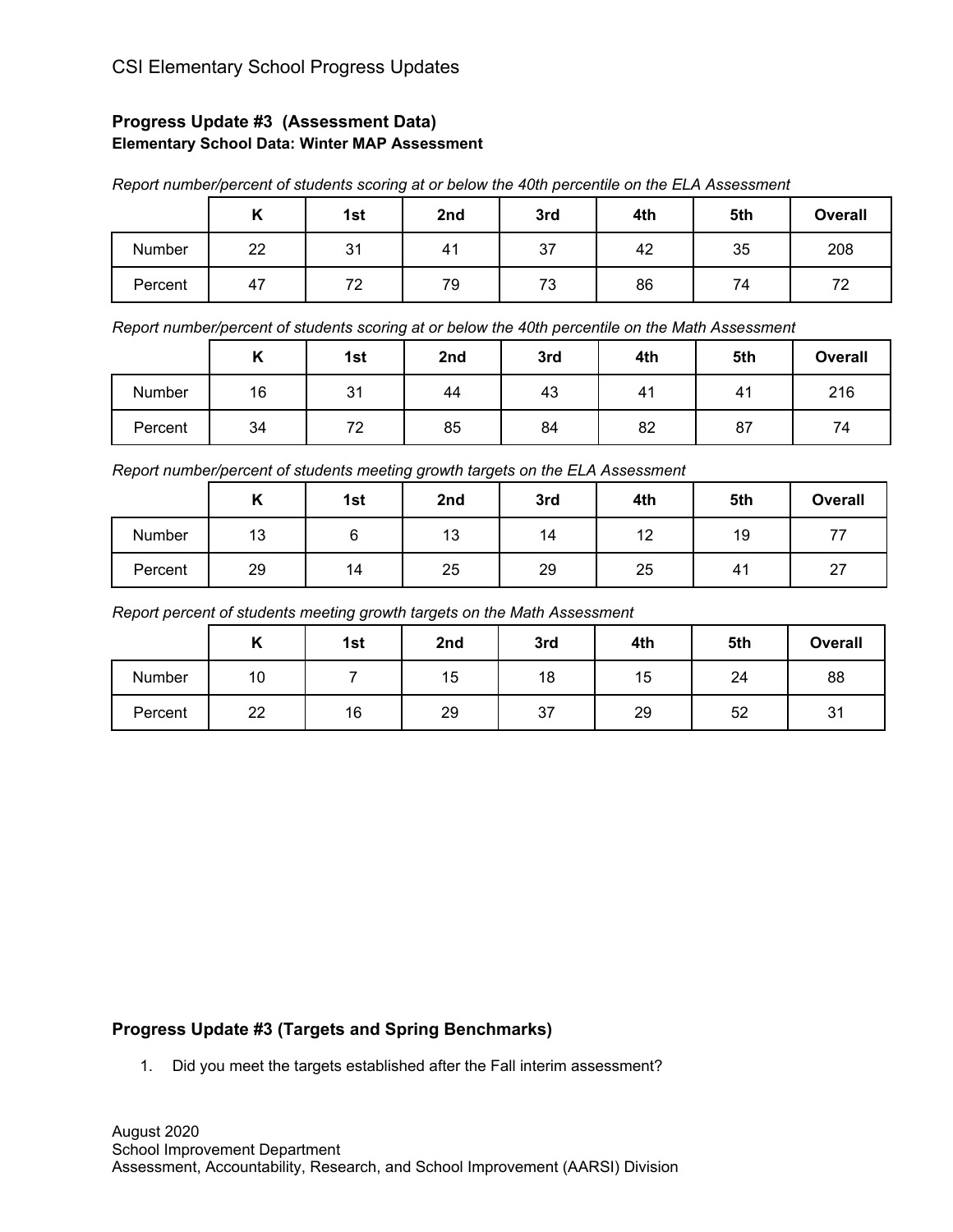2. What targets will you set for the spring benchmark based on this initial data?

| Yes                                                                                  | No                                                                                                              |  |
|--------------------------------------------------------------------------------------|-----------------------------------------------------------------------------------------------------------------|--|
| What if any adjustments will you make to your 2020-<br>2021 School Performance Plan? | What adjustments will you make to your 2020-2021<br>School Performance Plan?                                    |  |
|                                                                                      | Not at this time. We are currently planning to<br>transition from 100% distance education to a hybrid<br>model. |  |

- 3. Set targets for the **Spring** benchmark based on this data:
	- Decrease the percent of K-5 students **scoring at or below the 40th percentile** from 72% to 50% by (May) as measured by the MAP **ELA** Growth Assessment.
	- Decrease the percent of K-5 students **scoring at or below the 40th percentile** from 74% to 50% by (May) as measured by the MAP **Math** Growth Assessment.
	- Increase the percent of K-5 students **meeting and exceeding the established growth target** from 27% to 50% by (May) as measured by the MAP **ELA** Growth Assessment.
	- Increase the percent of K-5 students **meeting and exceeding the established growth target** from 31% to 50% by (May) as measured by the MAP **Math** Growth Assessment.
	- ●